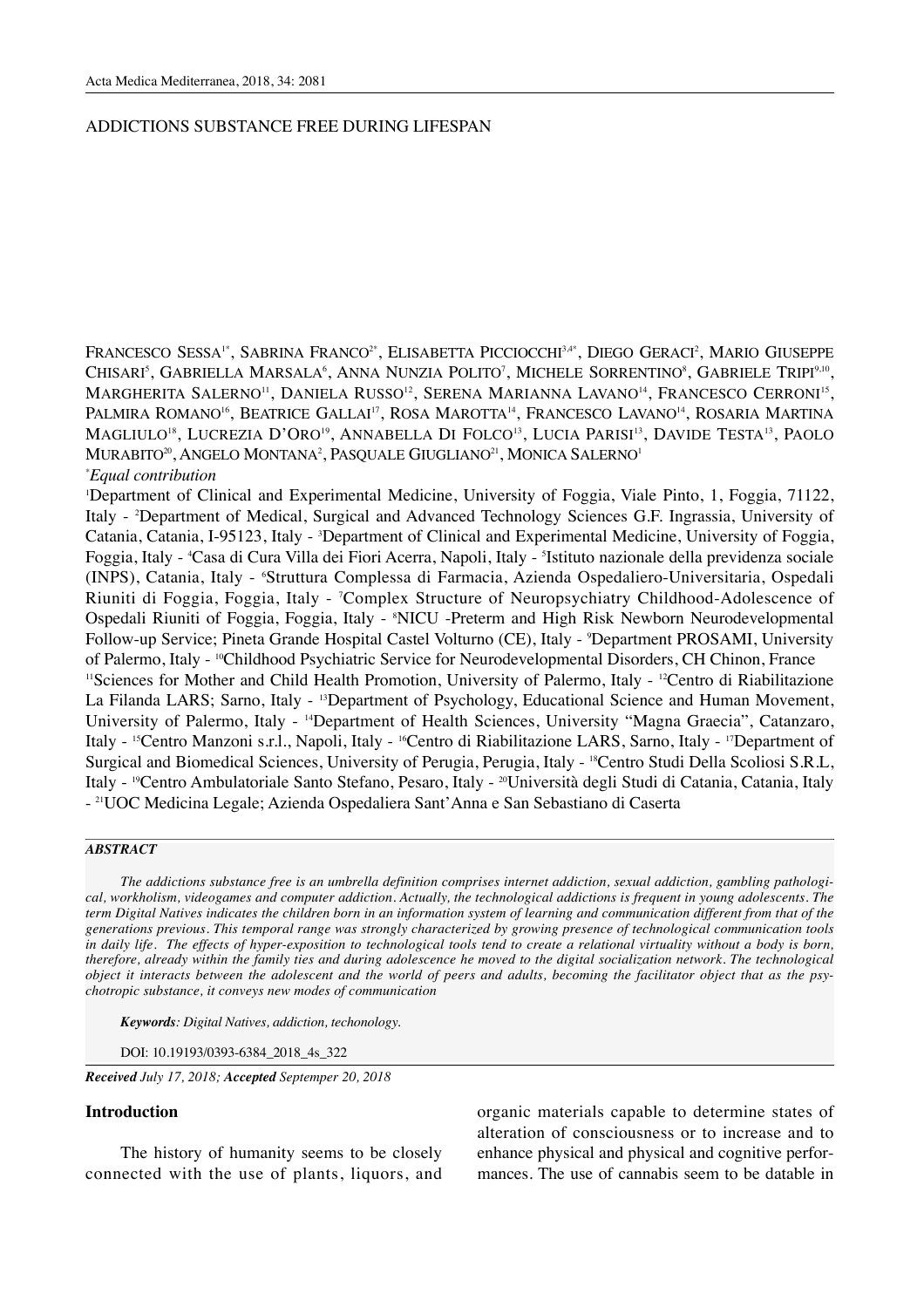about 2000 BC, as on medicinal power of the poppy from which the opium was extracted from the Egyptians in 1700 BC and so for the coke extracted from the leaves of peyote $(1-3)$ .

Psychotropic substances allow humans to give unusual forms to their feelings and feelings consequence to the cognitive/decisional dimension, in the sense of intensity and persistence; in attempt, sometimes felt as a need, to be able to determine, a variation of one's subjective state. Presently, adolescents tend to use largely different psychotropic substances to change their perception of themselves and reality. Many indicators confirm that the amount of synthetic substances has increased exponentially; and teenagers must use more substances to be able to feel their emotions; the substance in this way it becomes the catalyst of that feeling that otherwise would not have resonance<sup>(3-5)</sup>.

In general, adolescence is a phase of life characterized by contradictions such as the constant conflict between the need for autonomy and independence, a crisis that has accompanied and accompanies each of us to life. adult. On the other hand, the onset age for substances use is strongly lowered; starting from about thirteen years for cannabis (hashish and marijuana) and for alcohol. Clinical studies agree in stating that the earlier the use of cannabis is, the higher the risk of develop psychiatric disorders, as its consumption in adolescence is able to change, permanently, neuronal circuits of specific brain areas, such as the frontal cortex and the hippocampus with effects on astrocytes $(6-8)$ , thus influencing the development of the areas that underlie cognitive functions such as attention, concentration, memory and learning<sup>(5-8)</sup>.

The plasticity of the brain in boys is an irreducible datum that today supports the interventions of prevention in schools and especially those aimed at families. Cocaine is the leader of the others synthetic substances and seems to creep into the young as the substance that holds on, associated or alternating heroin; substance, this, which today seems to have taken on the meaning of refuge of the mind; alternating to the exciting substances, it is used to control, mitigating it, a state of prolonged excitement; moreover, the mode of heroin intake is different, no longer only injected but also smoked; methods of recruitment, this, which allows greater dissemination among the children in which it seems just fulfill the function of psychic calming $(8-12)$ .

In young consumers dedicated to frequent use of amphetamines, LSD, ketamine, more and more psychiatric emergencies are highlighted, with clinical pictures characterized by explosiveness behavioral, with a crisis of uncontrollable aggression. In particular, they come to establish real ones and their own mental automatisms with gradual compromise of the ideo-affective sphere. It's important the quality of the sense-perceptive experience that these substances induce, eventually conditioning the whole psychic functioning. Some scholars today speak of drugged consciousness, which is formed from the articulation of states of depersonalization, derealization and dissociation, where the experience of the high is the equivalent of a crepuscular state of consciousness<sup>(8-12)</sup>.

#### **Addictions substance free**

This umbrella definition comprises internet addiction, sexual addiction, gambling pathological, workholism, videogames and computer addiction. Actually, the technological addictions is frequent in young adolescents. The term Digital Natives indicates the children born in an information system of learning and communication different from that of the generations previous, corresponding the year range for birth between 2000 and 2002. This temporal range was strongly characterized by growing presence of technological communication tools in daily life. The effects of hyper-exposition to technological tools tend to create a relational virtuality without a body is born, therefore, already within the family ties and during adolescence he moved to the digital socialization network. The technological object it interacts between the adolescent and the world of peers and adults, becoming the facilitator object that as the psychotropic substance, it conveys new modes of communication<sup>(8-12)</sup>.

The excessive progression of internet gaming addiction results in obsessive feelings that worsen as the individual's tolerance develops and duration of use increases, with adolescents often experiencing withdrawal, among other negative effects. Internet gaming addiction may also induce insomnia, eating disorders, decreased ability to exercise and overall fitness, depression, and attention deficit hyperactivity disorder (ADHD). Various medical treatments, as well as art therapy, psychotherapy, and exercise therapy, exert positive effects on clinical symptoms of gaming addiction and  $ADHD^{(4-7)}$ .

Although physical activity is known to exert positive effects on gaming addiction, it may be fundamentally difficult for adolescents with sedentary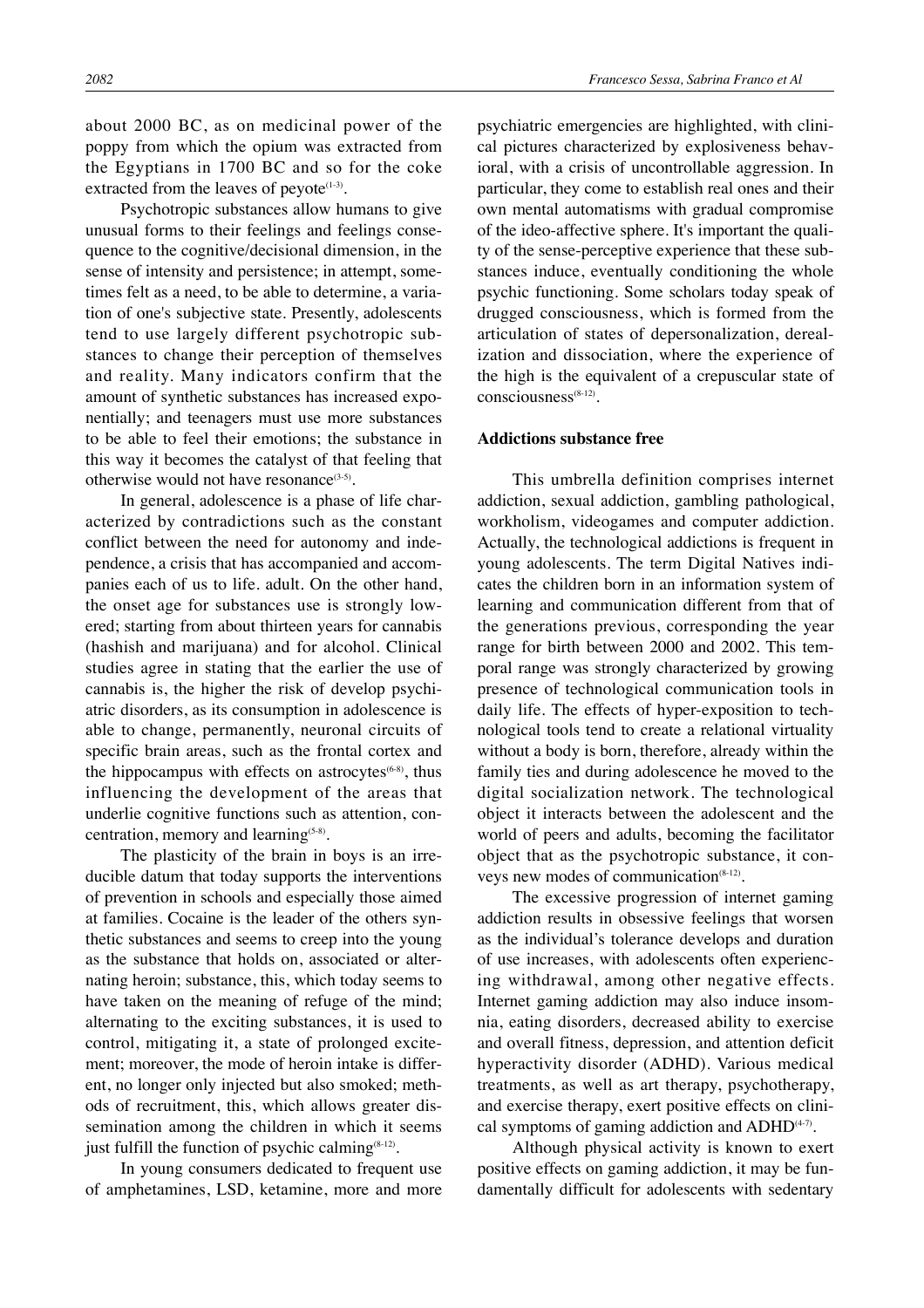lifestyles to adopt more active patterns of behavior involving vigorous or even simple physical activity, limiting the efficacy of such treatment approaches<sup>(1-1</sup>) 12).

Thus, it may be more effective to induce voluntary motivation via application of an exercise program that more accurately reflects the psychological characteristics of adolescents with gaming addiction by developing a competitive environment that simulates a game-like situation. However, little research has focused on the treatment of internet gaming addiction in adolescents. Investigating the comparative effects of "competitive" and "noncompetitive" exercise types in individuals with various levels of gaming addiction may allow for the development of appropriate exercise therapy protocols for this population. The neurotransmitter serotonin is mainly involved in emotion regulation and the experience of pleasure and is therefore referred to as the "happiness hormone". Serotonin, in particular, plays important roles in the development of various mental disorders, aggression, suicidal ideation, obsessive-compulsive disorder, appetite, and anxiety. Furthermore, serotonin levels seem to be influenced by exercise type as well $(7-12)$ 

Sleep problems are affected by cultural, social and economic conditions that may escalate sleep difficulties. Sleep problems are associated with lower levels of well-being and functioning impairment and vary by culture. Lack of sleeping hours has numerous adverse consequences. These consequences include an increase in impulsivity, depression, and anxiety as well as suicidal behaviors. This effects may be mediated by the alteration in orexin-A levels and by lowering the physical activity. Different behavioral, social and psychological factors have an impact on sleep problems<sup>(13-24)</sup>.

The excessive use of media and internet has a crucial role in initiate and increase sleep problems among adolescents and became a global public health concern in adolescence. Data from 2013 Youth Risk Behavior Survey, 41.3% of adolescents in the United States spent more than 3 hours online on school days unrelated to school activities About 4% of adolescents are potentially addicted to the internet in the Netherlands,  $5.4\%$  in Italy<sup>(25-40)</sup>.

Besides the adverse effect of internet addiction on sleep patterns mentioned above, the association between adolescents' maladaptive internet use and psychiatric symptoms has been reported in different studies. Specifically, depression and anxiety were frequently present in adolescents engaging internet extensively. Various mechanisms were suggested to describe the correlation between these psychiatric symptoms and internet addiction. The first two mechanisms query whether the psychiatric disorder leads to the addictive disorder or is it the other way around. Thirdly, there may be common underlying biological, psychological, or sociological mechanisms shared by psychiatric disorders and the internet addiction<sup>(41-100)</sup>.

#### **References**

- 1) Singer M. Anthropology and addiction: an historical review. Addiction. 2012 Oct; 107(10): 1747-55. doi: 10.1111/j.1360-0443.2012.03879.x
- 2) Crocq MA. Historical and cultural aspects of man's relationship with addictive drugs. Dialogues Clin Neurosci. 2007; 9(4): 355-61
- 3) Jouroukhin Y, Zhu X, Shevelkin AV, Hasegawa Y, Abazyan B, Saito A, Pevsner J, Kamiya A, Pletnikov MV. Adolescent Δ(9)-Tetrahydrocannabinol Exposure and Astrocyte-Specific Genetic Vulnerability Converge on Nuclear Factor-κB-Cyclooxygenase-2 Signaling to Impair Memory in Adulthood. Biol Psychiatry. 2018 Aug 16. pii: S0006-3223(18)31746-3. doi: 10.1016/j.biopsych.2018.07.024
- 4) Salgado-Mendialdúa V, Aguirre-Plans J, Guney E, Reig-Viader R, Maldonado R, Bayés À, Oliva B, Ozaita A. Delta9-tetrahydrocannabinol modulates the proteasome system in the brain. Biochem Pharmacol. 2018 Aug 19. pii: S0006-2952(18)30352-6. doi: 10.1016/j.bcp.2018.08.026
- 5) Lupica CR, Hoffman AF. Cannabinoid disruption of learning mechanisms involved in reward processing. Learn Mem. 2018 Aug 16; 25(9): 435-445. doi: 10.1101/lm.046748.117;
- 6) Carey SE, Nestor L, Jones J, Garavan H, Hester R. Impaired learning from errors in cannabis users: Dorsal anterior cingulate cortex and hippocampus hypoactivity. Drug Alcohol Depend. 2015 Oct 1;155:175-82. doi: 10.1016/j.drugalcdep.2015.07.671
- 7) Throuvala MA, Griffiths MD, Rennoldson M, Kuss DJ. School-based Prevention for Adolescent Internet Addiction: Prevention is the Key. A Systematic Literature Review. Curr Neuropharmacol. 2018 Aug 13. doi: 10.2174/1570159X16666180813153806
- 8) King, D. L., & Delfabbro, P. H. (2013). Video-gaming disorder and the DSM-5: Some further thoughts. Australian and New Zealand Journal of Psychiatry, 47(9), 875-876
- 9) Shaffer, H. J., LaPlante, D. A., LaBrie, R. A., Kidman, R. C., Donato, A. N., & Stanton, M. V. (2004). Toward a syndrome model of addiction: Multiple expressions, common etiology. Harvard Review of Psychiatry, 12(6), 367-374
- 10) Larkin, M., & Griffiths, M. D. (2002). Experiences of addiction and recovery: The case for subjective accounts. Addiction Research & Theory, 10(3), 281- 311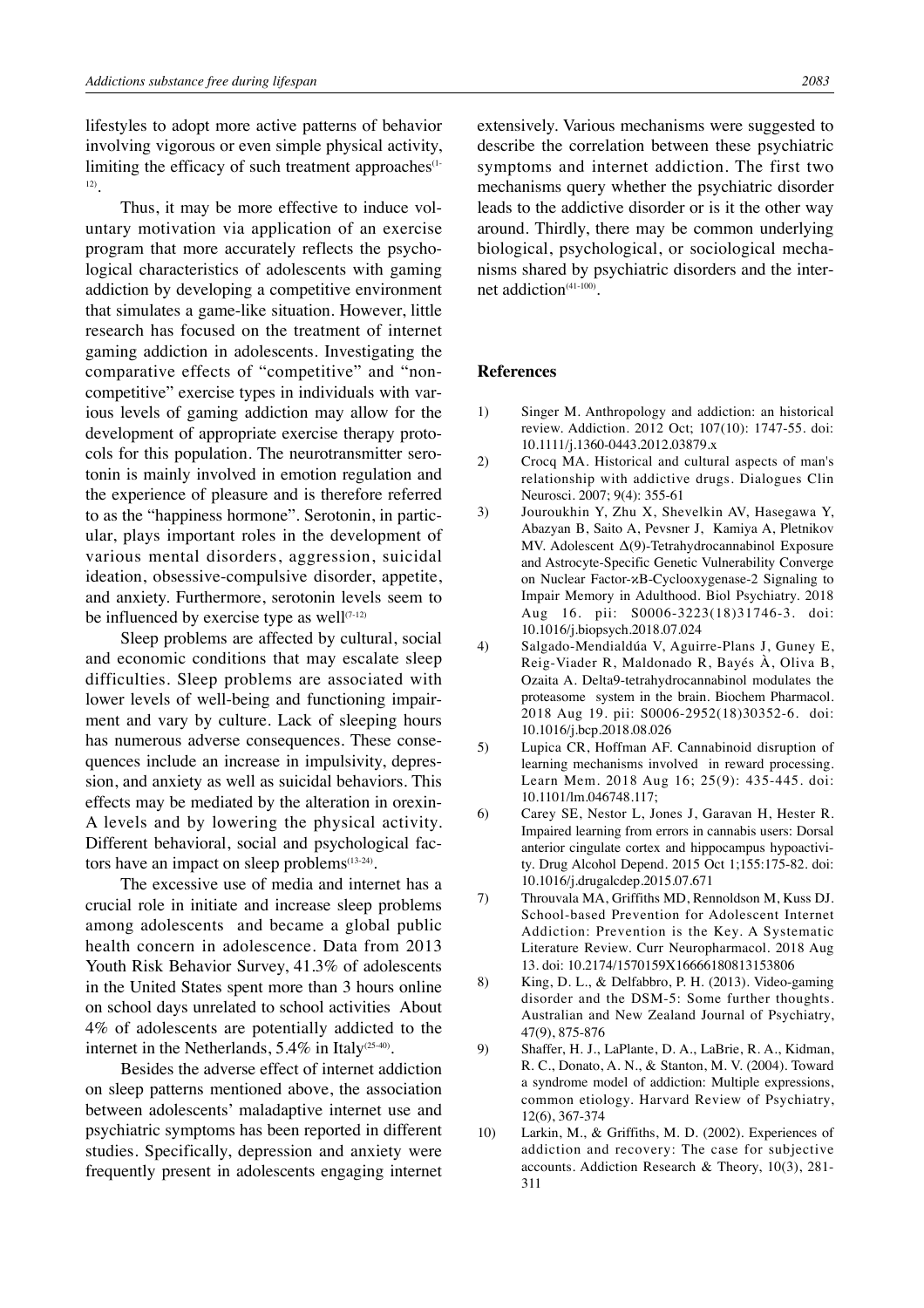- 11) Kang SH, So WY. Effect of Competitive and Non-competitive Exercise on Serotonin Levels in Adolescents with Various Levels of Internet Gaming Addiction. Iran J Public Health. 2018 Jul; 47(7): 1047-1049
- 12) Sami H, Danielle L, Lihi D, Elena S. The effect of sleep disturbances and internet addiction on suicidal ideation among adolescents in the presence of depressive symptoms. Psychiatry Res. 2018 Sep; 267: 327- 332. doi: 10.1016/j.psychres.2018.03.067
- 13) Messina A, Bitetti I, Precenzano F, Iacono D, Messina G, Roccella M, Parisi L, Salerno M, Valenzano A, Maltese A, Salerno M, Sessa F, Albano GD, Marotta R, Villano I, Marsala G, Zammit C, Lavano F, Monda M, Cibelli G, Lavano SM, Gallai B, Toraldo R, Monda V, Carotenuto M. Non-Rapid Eye Movement Sleep Parasomnias and Migraine: A Role of Orexinergic Projections. Front Neurol. 2018 Feb 28; 9: 95. doi: 10.3389/fneur.2018.00095
- 14) Pomara, C., D'Errico, S., Riezzo, I., De Cillis, G.P., Fineschi, V. Sudden cardiac death in a child affected by Prader-Willi syndrome. (2005) International Journal of Legal Medicine, 119 (3), pp. 153-157. DOI: 10.1007/s00414-004-0513-9
- 15) Fineschi, V., Neri, M., Di Donato, S., Pomara, C., Riezzo, I., Turillazzi, E. An immunohistochemical study in a fatality due to ovarian hyperstimulation syndrome. (2006) International Journal of Legal Medicine, 120 (5), pp. 293-299. DOI: 10.1007/s00414-006-0104 z
- 16) Turillazzi, E., Baroldi, G., Silver, M.D., Parolini, M., Pomara, C., Fineschi, V. A systematic study of a myocardial lesion: Colliquative myocytolysis. (2005) International Journal of Cardiology, 104 (2), pp. 152- 157. DOI: 10.1016/j.ijcard.2004.10.051
- 17. Mazzeo F, Motti ML, Messina G, Monda V, Ascione A, Tafuri D, et al. Use of nutritional supplements among south Italian students of physical training and sport university. Curr Top Toxicol. 2013; 9: 21-6
- 18) Messina G, Monda V, Moscatelli F, Valenzano AA, Monda G, Esposito T, et al. Role of orexin system in obesity. Biol Med. 2015; 7(4)
- 19) Messina G, Di Bernardo G, Viggiano A, De Luca V, Monda V, Messina A, et al. Exercise increases the level of plasma orexin A in humans. J Basic Clin Physiol Pharmacol. 2016;27(6):611-6
- 20) Messina G, Palmieri F, Monda V, Messina A, Dalia C, Viggiano A, et al. Exercise causes muscle GLUT4 translocation in an insulin-independent manner. Biol Med. 2015; 7(Special issue)
- 21) Messina G, Viggiano A, Tafuri D, Palmieri F, De Blasio S, Messina A, et al. Role of orexin in obese patients in the intensive care unit. J Anesth Clin Res. 2014; 5(3)
- 22) Monda M, Viggiano A, Viggiano A, Viggiano E, Messina G, Tafuri D, et al. Quetiapine lowers sympathetic and hyperthermic reactions due to cerebral injection of orexin A. Neuropeptides. 2006; 40(5): 357-63;
- 23) Chieffi S, Messina G, Villano I, Messina A, Esposito M, Monda V, et al. Exercise influence on hippocampal function: Possible involvement of orexin-a. Front Physiol. 2017; 8
- 24) Valenzano A, Moscatelli F, Triggiani AI, Capranica L, De Ioannon G, Piacentini MF, et al. Heart-rate changes after an ultraendurance swim from Italy to Albania: A case report. Int J Sports Physiol Perform. 2016; 11(3): 407-9
- 25) Viggiano E, Monda V, Messina A, Moscatelli F, Valenzano A, Tafuri D, et al. Cortical spreading depression produces a neuroprotective effect activating mitochondrial uncoupling protein-5. Neuropsychiatr Dis Treat. 2016; 12: 1705-10
- 26) Rinaldi B, Guida F, Furiano A, Donniacuo M, Luongo L, Gritti G, et al. Effect of Prolonged Moderate Exercise on the Changes of Nonneuronal Cells in Early Myocardial Infarction. Neural Plast. 2015; 2015
- 27) Monda V, Valenzano A, Moscatelli F, Salerno M, Sessa F, Triggiani AI, et al. Primary motor cortex excitability in karate athletes: A transcranial magnetic stimulation study. Front Physiol. 2017; 8
- 28) Triggiani AI, Valenzano A, Ciliberti MAP, Moscatelli F, Villani S, Monda M, et al. Heart rate variability is reduced in underweight and overweight healthy adult women. Clin Physiol Funct Imaging. 2017; 37(2): 162- 7
- 29) Messina G, Di Bernardo G, Viggiano A, De Luca V, Monda V, Messina A, et al. Exercise increases the level of plasma orexin A in humans. J Basic Clin Physiol Pharmacol. 2016; 27(6): 611-6
- 30) De Luca V, Viggiano E, Messina G, Viggiano A, Borlido C, Viggiano A, et al. Peripheral amino acid levels in schizophrenia and antipsychotic treatment. Psychiatry Investig. 2008; 5(4): 03-8
- 31) Messina G,Dalia C,Tafuri D, Monda V, Palmieri F, Dato A, et al. Orexin-A controls sympathetic activity and eating behavior.Front Psychol. 2014; 8(5)997
- 32) Messina A, Monda V, Avola R, Moscatelli F, Valenzano A, Ruberto M, et al. Role of the orexin system on arousal, attention, feeding behaviour and sleep disorders. Acta Medica Mediterr. 2017;3 3(4): 645-649
- 33) Monda M, Viggiano A, Viggiano A, Viggiano E, Messina G, Tafuri D, et al. Sympathetic and hyperthermic reactions by orexin A: role of cerebral catecholaminergic neurons. Regul Pept. 2007;139(1-3):39- 44
- 34) Monda M, Messina G, Scognamiglio I, Lombardi A, Martin GA, Sperlongano P, et al. Short term diet and moderate exercise in young overweight men modulate cardiocyte and hepatocarcinoma survival by oxidative stress. Oxid Med Cell Longev. 2014; 2014: 131024
- 35) Monda M, Messina G, Vicidomini C, Viggiano A, Mangoni C, De Luca B. Activity of autonomic nervous system is related to body weight in pre-menopausal, but not in post-menopausal women. Nutr Neurosci. 2006;  $9(3-4)$ : 141-5
- 36) Di Bernardo G, Messina G, Capasso S, Del Gaudio S, Cipollaro M, Peluso G, et al. Sera of overweight people promote in vitro adipocyte differentiation of bone marrow stromal cells. Stem Cell Res Ther. 2014; 5(1): 4
- 37) Chieffi S, Carotenuto M, Monda V, Valenzano A, Villano I, Precenzano F, et al. Orexin System: The Key for a Healthy Life. Front Physiol. 2017; 31(8): 357
- 38v Panico A, Messina G, Lupoli GA, Lupoli R, Cacciapuoti M, Moscatelli F, et al. Quality of life in overweight (Obese) and normal-weight women with polycystic ovary syndrome. Patient Prefer Adherence. 2017; 11: 423-9;
- 39) Viggiano A, Chieffi S, Tafuri D, Messina G, Monda M, De Luca B. Laterality of a second player position affects lateral deviation of basketball shooting. J Sports Sci. 2014; 32(1): 46-52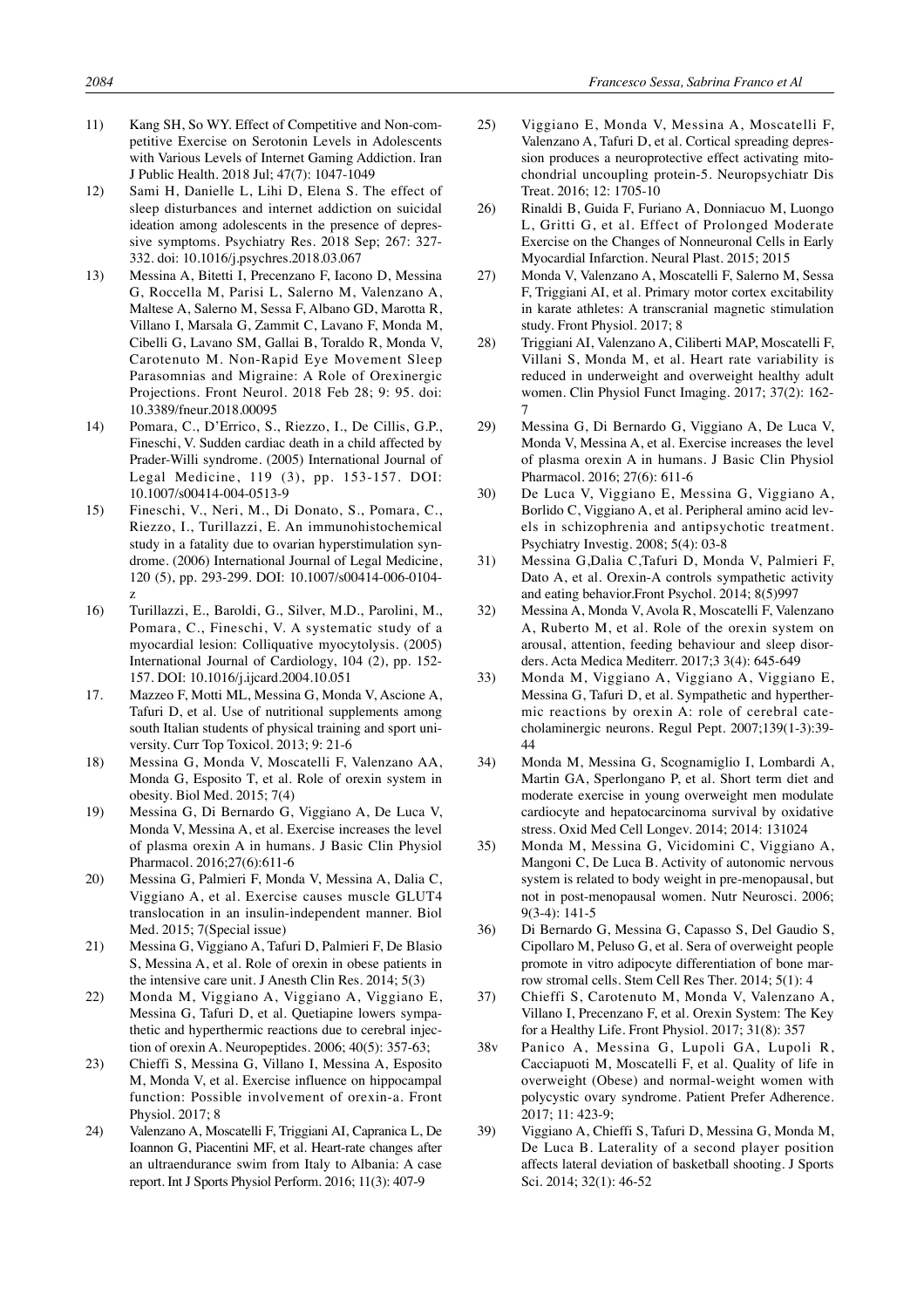- 40) Precenzano F, Ruberto M, Parisi L, Salerno M, Maltese A, Vagliano C, et al. Executive functioning in preschool children affected by autism spectrum disorder: A pilot study. Acta Medica Mediterr. 2017; 33(1): 35-9
- 41) Moscatelli F, Messina G, Valenzano A, Petito A, Triggiani AI, Ciliberti MAP, et al. Relationship between RPE and blood lactate after fatiguing handgrip exercise in taekwondo and sedentary subjects. Biol Med. 2015;7(Special issue)
- 42) Ruberto M, Precenzano F, Parisi L, Salerno M, Agatamaltese, Messina G, et al. Visuomotor integration skills in children affected by obstructive sleep apnea syndrome: A case-control study. Acta Medica Mediterr. 2016; 32(5): 1659-63
- 43) Chieffi S, Iachini T, Iavarone A, Messina G, Viggiano A, Monda M. Flanker interference effects in a line bisection task. Exp Brain Res. 2014; 232(4): 1327-34;
- 44) Precenzano F, Lombardi, Ruberto M, Parisi L, Salerno M, Maltese A, et al. Internalizing symptoms in children affected by childhood absence epilepsy: A preliminary study. Acta Medica Mediterr. 2016; 32(6): 1749-53
- 45) Precenzano F, Ruberto M, Parisi L, Salerno M, Maltese A, Verde D, et al. Sleep habits in children affected by autism spectrum disorders: A preliminary case-control study. Acta Medica Mediterr. 2017 ;33: 405-409
- 46) Parisi L, Faraldo M, Ruberto M, Salerno M, Maltese A, Di Folco A, et al. Life events and primary monosymptomatic nocturnal enuresis: A pediatric pilot study. Acta Medica Mediterr. 2017; 33(1): 23-27
- 47) Parisi L, Salerno M, Maltese A, Tripi G, Romano P, Di Folco A, et al. Emotional intelligence And Obstructive Sleep Apnea Syndrome In Children: Preliminary Case-Control Study. Acta Medica Mediterr. 2017; 33: 485- 489
- 48) Moscatelli F, Messina G, Valenzano A, Monda V, Viggiano A, Messina A, et al.Functional Assessment of Corticospinal System Excitability in Karate Athletes. PLoS One. 2016; 24(5): e0155998
- 49) Turillazzi E, Greco P, Neri, M., Pomara, C., Riezzo, I., Fineschi, V. Anaphylactic latex reaction during anaesthesia: The silent culprit in a fatal case. (2008) Forensic Science International, 179 (1), pp. e5-e8. DOI: 10.1016/j.forsciint.2008.03.021
- 50) Turillazzi, E., Riezzo, I., Neri, M., Pomara, C., Cecchi, R., Fineschi, V. The diagnosis of fatal pulmonary fat embolism using quantitative morphometry and confocal laser scanning microscopy. (2008) Pathology Research and Practice, 204 (4), pp. 259-266. DOI: 10.1016/j.prp.2007.12.010
- 51) Turillazzi, E., Neri, M., Cerretani, D., Cantatore, S., Frati, P., Moltoni, L., Busardò, F.P., Pomara, C., Riezzo, I., Fineschi, V. Lipid peroxidation and apoptotic response in rat brain areas induced by long-term administration of nandrolone: The mutual crosstalk between ROS and NF-kB. (2016) Journal of Cellular and Molecular Medicine, 20 (4), pp. 601-612. DOI: 10.1111/jcmm.12748
- 52) Albenzio M, Santillo A, Ciliberti MG, Figliola L, Caroprese M, Polito AN, Messina G. Milk nutrition and childhood epilepsy: an ex vivo study on cytokines and oxidative stress in response to milk protein fractions. J Dairy Sci. 2018 Jun; 101(6): 4842-4852. Doi: 10.3168/Jds.2017-13104
- 53) Albenzio M, Santillo A, Ciliberti MG, Figliola L, Caroprese M, Marino R, Polito AN. Milk from different species: relationship between protein fractions and inflammatory response in infants affected by generalized epilepsy. J Dairy Sci. 2016 Jul; 99(7): 5032-5038. Doi: 10.3168/Jds.2015-10704
- 54) Albenzio M, Santillo A, Caroprese M, Polito AN. Role of milk from small ruminant species on human health. Nutrients in dairy and their implications for health and disease. 21 June 2017, Pages 435-440
- 55) Sperandeo R, Picciocchi E, Valenzano A, Cibelli G, Ruberto V, Moretto E, Monda V, Messina A, Dell'Orco S, Di Sarno AD, Marsala G, Polito AN, Longobardi T, Maldonato NM. Exploring the relationships between executive functions and personality dimensions in the light of "Embodied Cognition" theory: a study on a sample of 130 subjects. Acta Medica Mediterranea. Volume 34, Issue 5, 2018, Pages 1271-1279. DOI: 10.19193/0393-6384\_2018\_5\_196
- 56) Gigante E , Picciocchi E, Valenzano A , Cibelli G , Ruberto V , Cantone D , Moretto E , Di Sarno Ad , Longobardi T , Iennaco D , Messina M , Nascivera N , Pisanelli D , Polito An , Marsala G , Costa V , Mosca L , Dell'orco . The effects of the endocrine disruptors and of the halogens on the female reproductive system and on epigenetics: a brief review. Acta Medica Mediterranea, 2018, 34: 1295. DOI: 10.19193/0393- 6384\_2018\_5\_199
- 57) Li Volti G, Ientile R, Abraham NG, Vanella A, Cannavò G, Mazza F, Currò M, Raciti G, Avola R, Campisi A. Immunocytochemical localization and expression of heme oxygenase-1 in primary astroglial cell cultures during differentiation: effect of glutamate. Biochem Biophys Res Commun. 2004 Mar 5; 315(2): 517-24
- 58) Rizzo M, Abate N, Chandalia M, Rizvi AA, Giglio RV, Nikolic D, Marino Gammazza A, Barbagallo I, Isenovic ER, Banach M, Montalto G, Li Volti G. Liraglutide reduces oxidative stress and restores heme oxygenase-1 and ghrelin levels in patients with type 2 diabetes: a prospective pilot study. J Clin Endocrinol Metab. 2015 Feb; 100(2): 603-6. doi: 10.1210/jc.2014- 2291
- 59) Salamone F, Li Volti G, Titta L, Puzzo L, Barbagallo I, La Delia F, Zelber-Sagi S, Malaguarnera M, Pelicci PG, Giorgio M, Galvano F. Moro orange juice prevents fatty liver in mice. World J Gastroenterol. 2012 Aug 7; 18(29): 3862-8. doi: 10.3748/wjg.v18.i29.3862
- 60) Viggiano E, Mollica MP, Lionetti L, Cavaliere G, Trinchese G, De Filippo C, Chieffi S, Gaita M, Barletta A, De Luca B, Crispino M, Monda M. Effects of an High-Fat Diet Enriched in Lard or in Fish Oil on the Hypothalamic Amp-Activated Protein Kinase and Inflammatory Mediators. Front Cell Neurosci. 2016 Jun9; 10: 150. doi: 10.3389/fncel.2016.00150
- 61) Chieffi S, Messina G, Villano I, Messina A, Esposito M, Monda V, Valenzano A, Moscatelli F, Esposito T, Carotenuto M, Viggiano A, Cibelli G, Monda M. (2017) Exercise Influence on Hippocampal Function: Possible Involvement of Orexin-A. Front Physiol. Feb 14; 8: 85. doi: 10.3389/fphys.2017.00085
- 62) Esposito M, Carotenuto M. (2010) Borderline intellectual functioning and sleep: the role of cyclic alternating pattern. Neurosci Lett. Nov 19;485(2): 89-93. doi: 10.1016/j.neulet.2010.08.062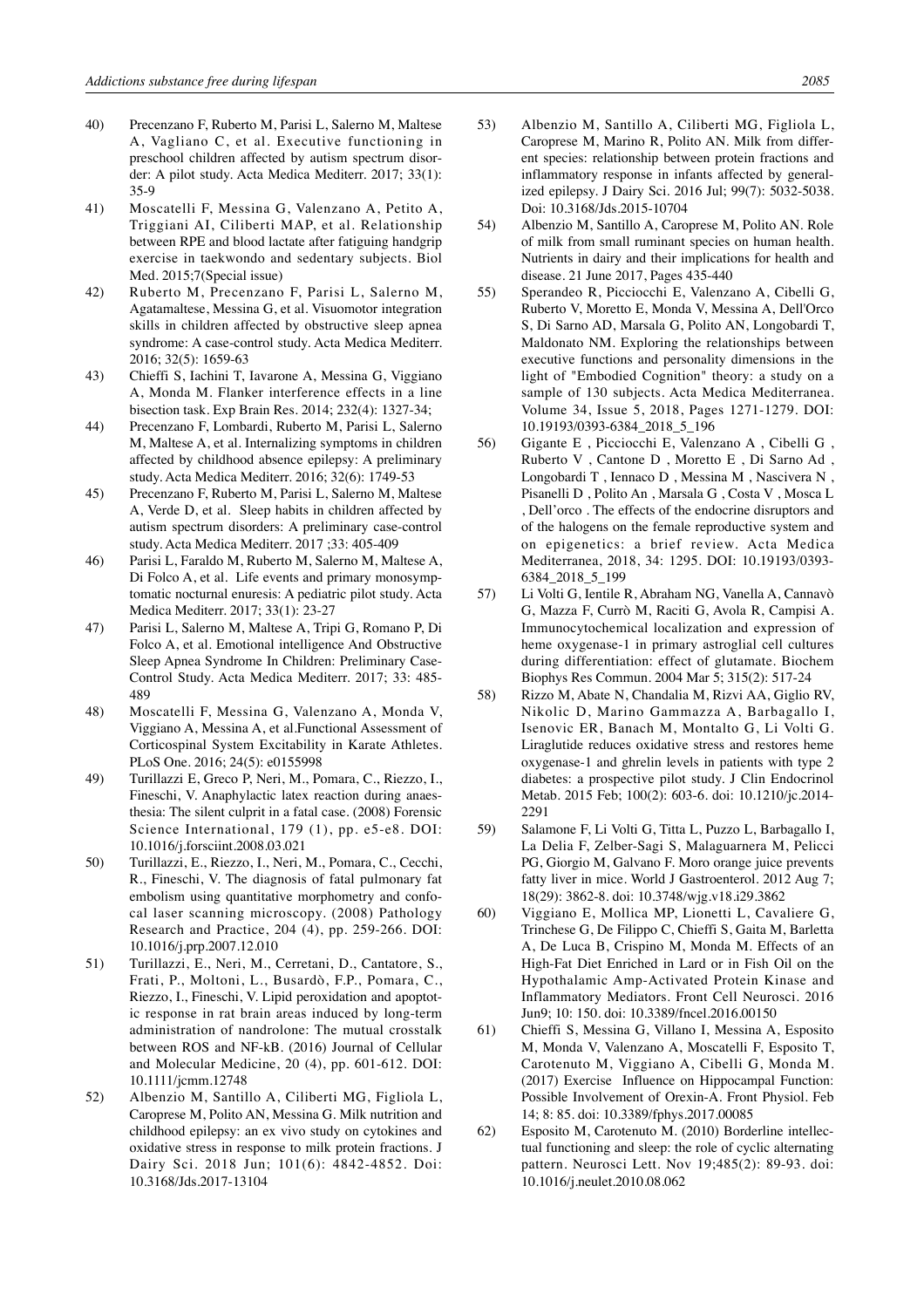- 63) Esposito M, Ruberto M, Pascotto A, Carotenuto M. (2012) Nutraceutical preparations in childhood migraine prophylaxis: effects on headache outcomes including disability and behaviour. Neurol Sci. Dec; 33(6): 1365-8. doi: 10.1007/s10072-012-1019-8
- 64) Esposito M, Verrotti A, Gimigliano F, Ruberto M, Agostinelli S, Scuccimarra G, Pascotto A, Carotenuto M. (2012) Motor coordination impairment and migraine in children: a new comorbidity? Eur J Pediatr. Nov; 171(11): 1599-604. doi: 10.1007/s00431-012- 1759-8
- 65) Carotenuto M, Santoro N, Grandone A, Santoro E, Pascotto C, Pascotto A, Perrone L, del Giudice EM. (2009) The insulin gene variable number of tandemrepeats (INS VNTR) genotype and sleep disordered breathing in childhood obesity. J Endocrinol Invest. Oct; 32(9): 752-5. doi: 10.3275/6398.
- 66) Carotenuto M, Guidetti V, Ruju F, Galli F, Tagliente FR, Pascotto A. (2005) Headache disorders as risk factors for sleep disturbances in school aged children. J Headache Pain. Sep; 6(4): 268-70
- 67) Carotenuto M, Esposito M, Cortese S, Laino D, Verrotti A. (2016) Children with developmental dyslexia showed greater sleep disturbances than controls, including problems initiating and maintaining sleep. Acta Paediatr. Sep; 105(9): 1079-82. doi: 10.1111/apa.13472
- 68) Carotenuto M, Esposito M, D'Aniello A, Rippa CD, Precenzano F, Pascotto A, Bravaccio C, Elia M. (2013) Polysomnographic findings in Rett syndrome: a casecontrol study. Sleep Breath. Mar;17(1): 93-8. doi: 10.1007/s11325-012-0654-x. Epub 2012 Mar 7. Erratum in: Sleep Breath. 2013 May; 17(2): 877-8
- 69) Verrotti A, Agostinelli S, D'Egidio C, Di Fonzo A, Carotenuto M, Parisi P, Esposito M, Tozzi E, Belcastro V, Mohn A, Battistella PA. (2013) Impact of a weight loss program on migraine in obese adolescents. Eur J Neurol. Feb; 20(2): 394-7. doi: 10.1111/j.1468- 1331.2012.03771.x
- 70) Esposito M, Carotenuto M. (2014) Intellectual disabilities and power spectra analysis during sleep: a new perspective on borderline intellectual functioning. J Intellect Disabil Res. May; 58(5): 421-9. doi: 10.1111/jir.12036
- 71) Esposito M, Roccella M, Gallai B, Parisi L, Lavano SM, Marotta R, Carotenuto M. (2013) Maternal personality profile of children affected by migraine. Neuropsychiatr Dis Treat. 9: 1351-8. doi: 10.2147/NDT.S51554
- 72) Carotenuto M, Esposito M, Precenzano F, Castaldo L, Roccella M. (2011) Cosleeping in childhood migraine. Minerva Pediatr. Apr; 63(2): 105-9
- 73) Esposito M, Marotta R, Gallai B, Parisi L, Patriciello G, Lavano SM, Mazzotta G, Roccella M, Carotenuto M. (2013) Temperamental characteristics in childhood migraine without aura: a multicenter study. Neuropsychiatr Dis Treat. 9: 1187-92. doi: 10.2147/NDT.S50458
- 74) Esposito M, Gallai B, Parisi L, Castaldo L, Marotta R, Lavano SM, Mazzotta G, Roccella M, Carotenuto M. (2013) Self-concept evaluation and migraine without aura in childhood. Neuropsychiatr Dis Treat. 9:1061-6. doi: 10.2147/NDT.S49364
- 75) Esposito M, Parisi L, Gallai B, Marotta R, Di Dona A,

Lavano SM, Roccella M, Carotenuto M. (2013) Attachment styles in children affected by migraine without aura. Neuropsychiatr Dis Treat. 9: 1513-9. doi: 10.2147/NDT.S52716

- 76) Carotenuto M, Gallai B, Parisi L, Roccella M, Esposito M. (2013) Acupressure therapy for insomnia in adolescents: a polysomnographic study. Neuropsychiatr Dis Treat. 9: 157-62. doi: 10.2147/NDT.S41892
- 77) Carotenuto M, Gimigliano F, Fiordelisi G, Ruberto M, Esposito M. (2013) Positional abnormalities during sleep in children affected by obstructive sleep apnea syndrome: the putative role of kinetic muscular chains. Med Hypotheses. Aug; 81(2): 306-8. doi: 10.1016/j.mehy.2013.04.023
- 78) Coppola G, Licciardi F, Sciscio N, Russo F, Carotenuto M, Pascotto A. (2004) Lamotrigine as first-line drug in childhood absence epilepsy: a clinical and neurophysiological study. Brain Dev. Jan; 26(1): 26-9
- 79) Esposito M, Pascotto A, Gallai B, Parisi L, Roccella M, Marotta R, Lavano SM, Gritti A, Mazzotta G, Carotenuto M. (2012) Can headache impair intellectual abilities in children? An observational study. Neuropsychiatr Dis Treat. 8:509-13. doi: 10.2147/NDT.S36863
- 80) Esposito M, Gallai B, Parisi L, Roccella M, Marotta R, Lavano SM, Gritti A, Mazzotta G, Carotenuto M. (2013) Maternal stress and childhood migraine: a new perspective on management. Neuropsychiatr Dis Treat. 9:351-5. doi: 10.2147/NDT.S42818
- 81) Esposito M, Parisi P, Miano S, Carotenuto M. (2013) Migraine and periodic limb movement disorders in sleep in children: a preliminary case-control study. J Headache Pain. Jul 1; 14: 57. doi: 10.1186/1129-2377- 14-57
- 82) Esposito M, Gallai B, Parisi L, Roccella M, Marotta R, Lavano SM, Mazzotta G, Patriciello G, Precenzano F, Carotenuto M. (2013) Visuomotor competencies and primary monosymptomatic nocturnal enuresis in prepubertal aged children. Neuropsychiatr Dis Treat. 9: 921- 6. doi: 10.2147/NDT.S46772
- 83) Esposito M, Carotenuto M. (2011) Ginkgolide B complex efficacy for brief prophylaxis of migraine in school-aged children: an open-label study. Neurol Sci. Feb; 32(1): 79-81. doi: 10.1007/s10072-010-0411-5
- 84) Smirni D, Beadle JN, Paradiso S. An Initial Study of Alexithymia and Its Relationship With Cognitive Abilities Among Mild Cognitive Impairment, Mild Alzheimer's Disease, and Healthy Volunteers. J Nerv Ment Dis 2018, 206 (8): 628-636. doi: 10.1097/NMD.0000000000000853
- 85) Esposito M, Roccella M, Parisi L, Gallai B, Carotenuto M. (2013) Hypersomnia in children affected by migraine without aura: a questionnaire-based case-control study. Neuropsychiatr Dis Treat. 9:2 89-94. doi: 10.2147/NDT.S42182
- 86) Carotenuto M, Esposito M, Pascotto A. (2011) Facial patterns and primary nocturnal enuresis in children. Sleep Breath. May;15(2): 221-7. doi: 10.1007/s11325- 010-0388-6
- 87) Smirni D, Oliveri M, Turriziani P, Di Martino G, Smirni P. Benton Visual Form Discrimination Test in healthy children: normative data and qualitative analysis. Neurological Sciences. May 2018, Volume 39 (5): 885-892. doi: 10.1007/s10072-018-3297-2